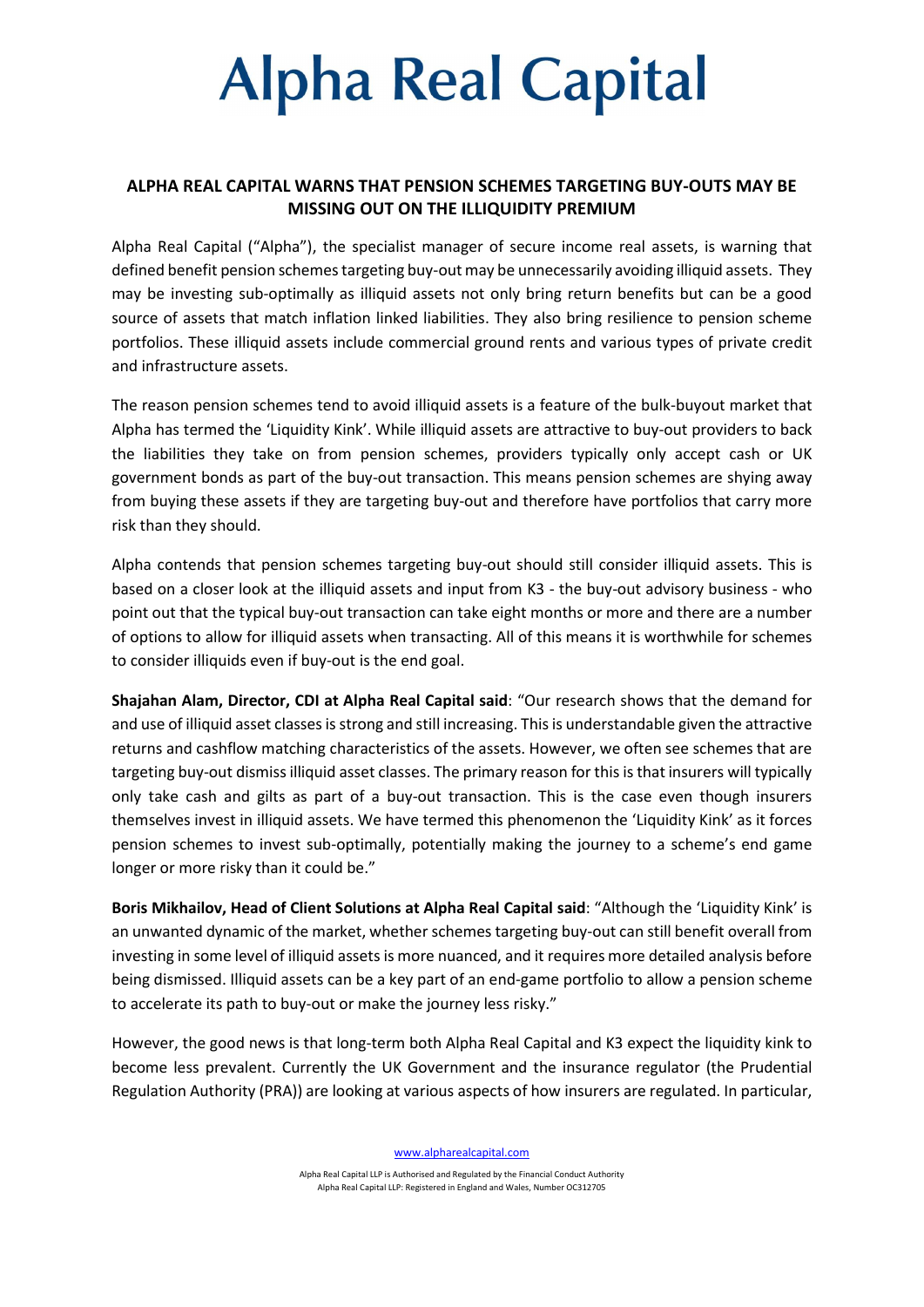### **Alpha Real Capital**

the Government is keen for insurers to be investors for good in rebuilding the UK economy and making it a greener one, some estimate that this should make it easier for insurers to invest in a wider range of illiquid assets, unlocking up to £90bn of insurer capital. This could in turn help with the liquidity kink.

Adam Davis, Managing Director of specialist buy-out advisory firm K3 Advisory, said: ""Over time I expect insurers and pension schemes to become even more aligned in investment approach and insurers to become more flexible in their willingness to take on assets from schemes that buy-out. This will help to reduce the current liquidity kink that exists for schemes looking to buy-out."

Alpha says it is worth considering illiquid assets even if a scheme is targeting a buy-out, as they may be missing out on returns and carrying unnecessary risks of not reaching that goal.

Alpha Real Capital has published a paper entitled "Are pension schemes missing out on the illiquidity premium?" which looks at these issues in more detail. It includes two check lists – one on asset considerations and the other on structural options for pension schemes planning for buy-outs. It can be downloaded by clicking here (https://bit.ly/3wdPkUT).

-Ends-

www.alpharealcapital.com

Alpha Real Capital LLP is Authorised and Regulated by the Financial Conduct Authority Alpha Real Capital LLP: Registered in England and Wales, Number OC312705